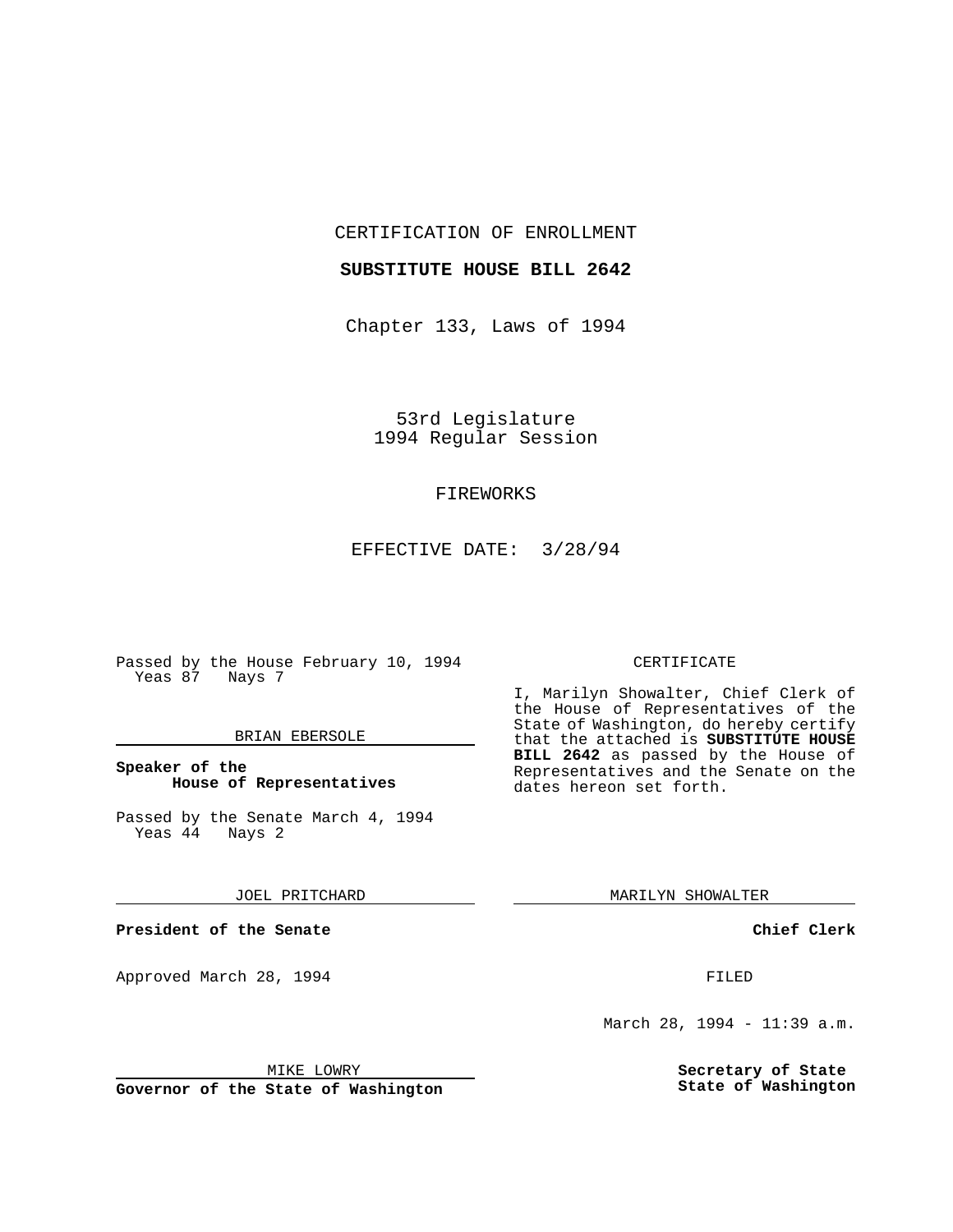# **SUBSTITUTE HOUSE BILL 2642** \_\_\_\_\_\_\_\_\_\_\_\_\_\_\_\_\_\_\_\_\_\_\_\_\_\_\_\_\_\_\_\_\_\_\_\_\_\_\_\_\_\_\_\_\_\_\_

\_\_\_\_\_\_\_\_\_\_\_\_\_\_\_\_\_\_\_\_\_\_\_\_\_\_\_\_\_\_\_\_\_\_\_\_\_\_\_\_\_\_\_\_\_\_\_

Passed Legislature - 1994 Regular Session

#### **State of Washington 53rd Legislature 1994 Regular Session**

**By** House Committee on Commerce & Labor (originally sponsored by Representatives Heavey and Lisk; by request of Department of Community Development)

Read first time 02/04/94.

 AN ACT Relating to strengthening state fireworks regulation; amending RCW 70.77.146, 70.77.177, 70.77.255, 70.77.265, 70.77.270, 70.77.280, 70.77.325, 70.77.355, 70.77.370, 70.77.435, 70.77.440, 70.77.450, and 70.77.535; adding new sections to chapter 70.77 RCW; adding a new section to chapter 9.41 RCW; prescribing penalties; and declaring an emergency.

7 BE IT ENACTED BY THE LEGISLATURE OF THE STATE OF WASHINGTON:

8 **Sec. 1.** RCW 70.77.146 and 1984 c 249 s 4 are each amended to read 9 as follows:

 "Special effects" means any combination of chemical elements or chemical compounds capable of burning independently of the oxygen of the atmosphere, and designed and intended to produce an audible, 13 visual, mechanical, or thermal effect as ((<del>a necessary</del>)) <u>an integral</u> part of a motion picture, radio or television production, 15 ((theatrical,)) or ((opera)) live entertainment.

16 NEW SECTION. **Sec. 2.** A new section is added to chapter 70.77 RCW 17 to read as follows: 18 "City" means any city or town.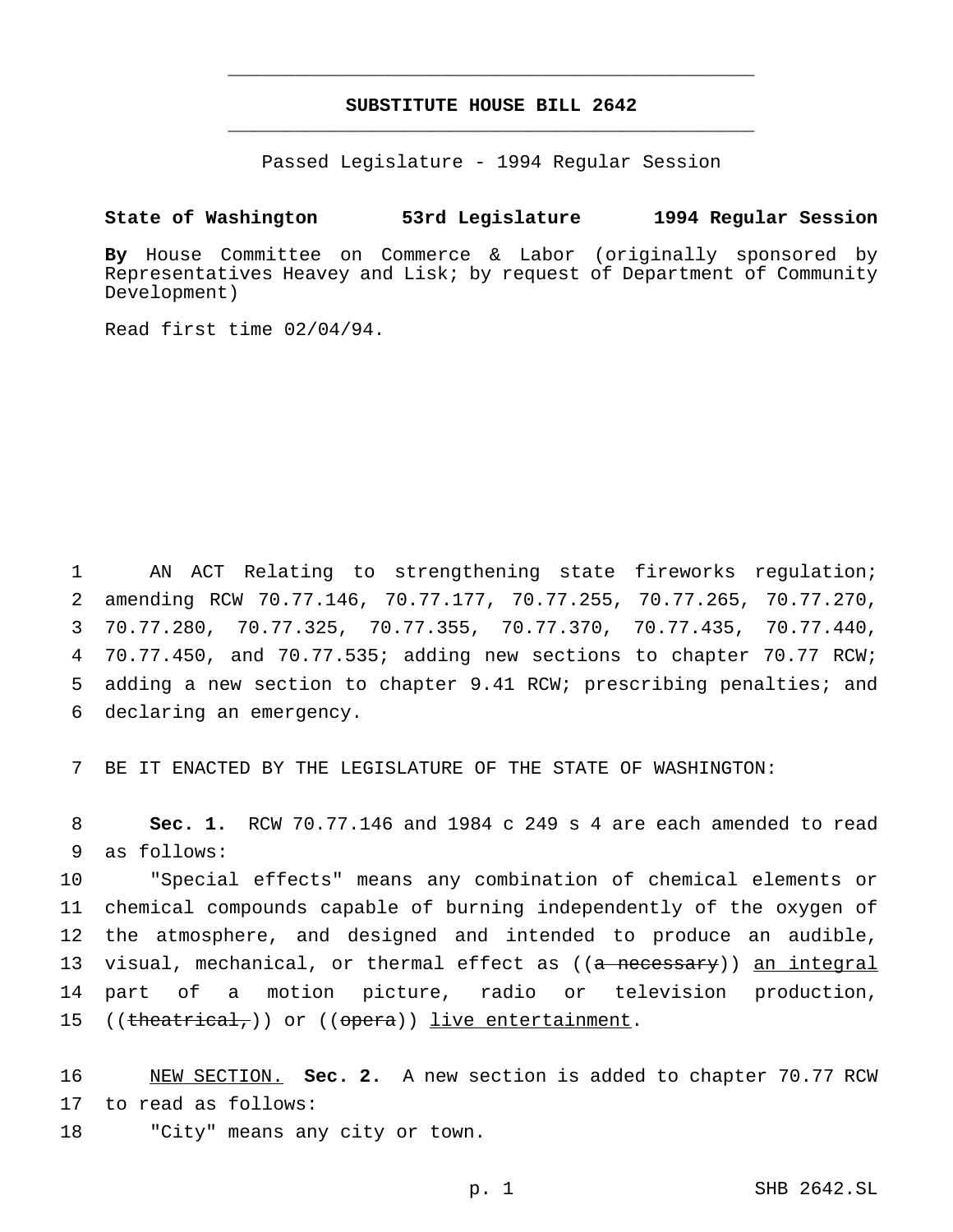**Sec. 3.** RCW 70.77.177 and 1984 c 249 s 6 are each amended to read as follows:

 "Local fire official" means the chief of a local fire department or 4 ((fire protection district,)) a chief fire protection officer or such 5 other person as may be designated by the governing body of a city( $(\tau)$ ) 6 or county( $(-\sigma r \text{ distinct})$ ) to act as a local fire official under this chapter.

 **Sec. 4.** RCW 70.77.255 and 1984 c 249 s 10 are each amended to read as follows:

 (1) Except as otherwise provided in this chapter, no person, 11 without an appropriate state license or permit may:

 (a) Manufacture, import, possess, or sell any fireworks at 13 wholesale or retail for any use;

(b) Make a public display of fireworks; or

 (c) Transport fireworks, except as a public carrier delivering to a licensee.

 (2) Except as authorized by a license and permit under subsection (1)(b) of this section, no person may discharge special fireworks at any place.

 (3) No person less than eighteen years of age may apply for or receive a license or permit under this chapter.

 (4) No license or permit is required for the possession or use of common fireworks lawfully purchased at retail.

 **Sec. 5.** RCW 70.77.265 and 1984 c 249 s 12 are each amended to read as follows:

 The local fire official receiving an application for a permit under RCW 70.77.260(1) shall investigate the application and submit a report of findings and a recommendation for or against the issuance of the 29 permit, together with reasons, to the governing body of the city( $(\tau)$ ) 30 or county( $(-$  or fire protection district)).

 **Sec. 6.** RCW 70.77.270 and 1984 c 249 s 13 are each amended to read as follows:

33 The governing body of a city( $(\tau)$ ) or county( $(\tau)$  or fire protection 34 district)) may grant or deny an application for a permit under RCW 70.77.260(1). The governing body may place reasonable conditions on any permit it issues.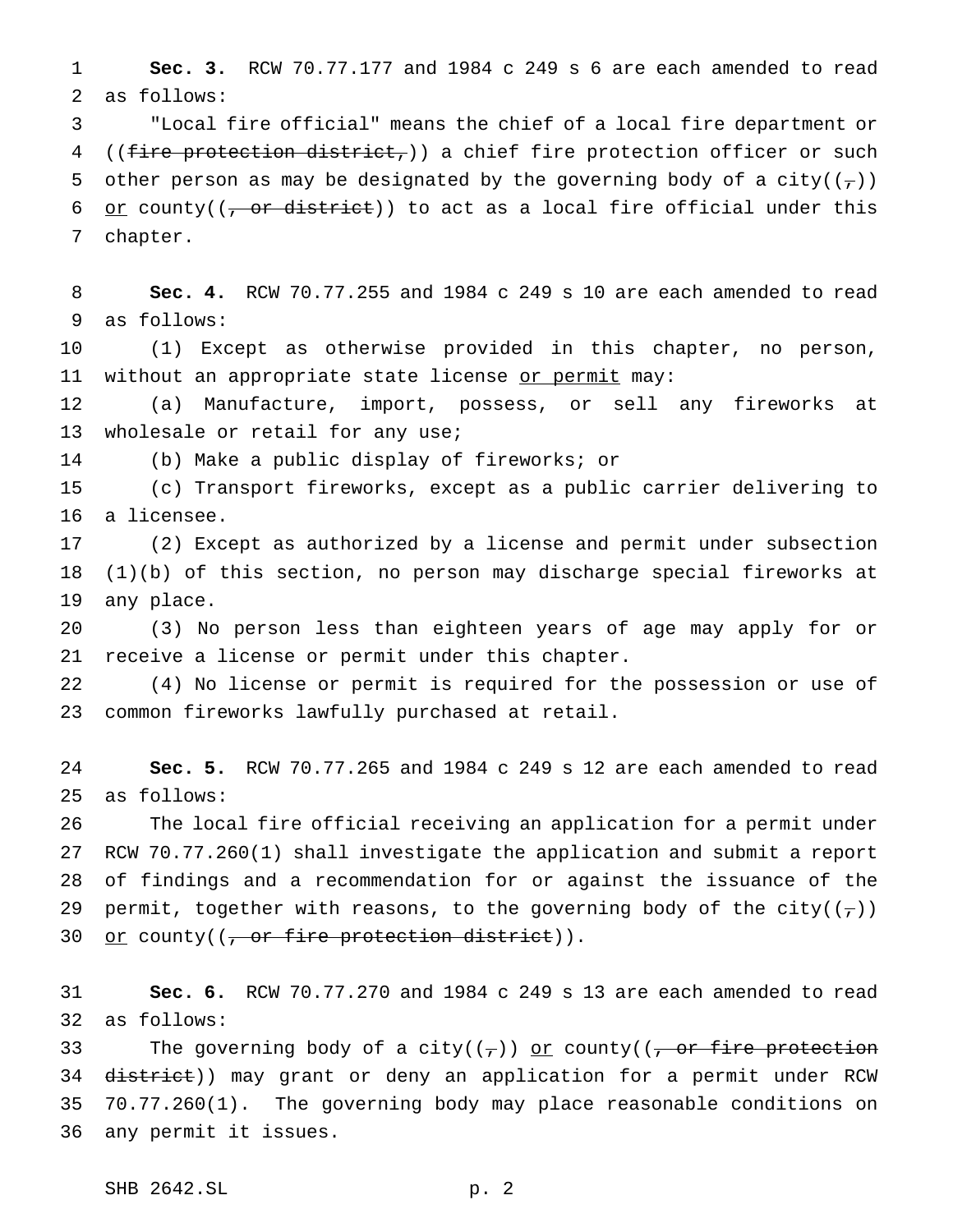**Sec. 7.** RCW 70.77.280 and 1984 c 249 s 14 are each amended to read as follows:

 The local fire official receiving an application for a permit under RCW 70.77.260(2) for a public display of fireworks shall investigate whether the character and location of the display as proposed would be hazardous to property or dangerous to any person. Based on the investigation, the official shall submit a report of findings and a recommendation for or against the issuance of the permit, together with 9 reasons, to the governing body of the city( $(\tau)$ ) or county( $(\tau)$  or fire 10 <del>protection district</del>)). The governing body may grant or deny the application and may place reasonable conditions on any permit it issues.

 **Sec. 8.** RCW 70.77.325 and 1991 c 135 s 4 are each amended to read as follows:

15 (1) An application for a license shall be made annually by every person holding an existing license who wishes to continue the activity 17 requiring the license during an additional calendar year. The application shall be accompanied by the annual license fees as prescribed in RCW 70.77.343 and 70.77.340.

 (2) A person applying for an annual license as a retailer under this chapter shall file an application by June 10 of the current year. 22 The director of community, trade, and economic development, through the director of fire protection, shall grant or deny the license within fifteen days of receipt of the application.

 (3) A person applying for an annual license as a manufacturer, importer, or wholesaler under this chapter shall file an application by 27 January 31 of the current year. The director of community, trade, and 28 economic development, through the director of fire protection, shall grant or deny the license within ninety days of receipt of the application.

 **Sec. 9.** RCW 70.77.355 and 1986 c 266 s 105 are each amended to read as follows:

 (1) Any adult person may secure a general license from the director 34 of community, trade, and economic development, through the director of fire protection, for the public display of fireworks within the state of Washington. A general license is subject to the provisions of this chapter relative to the securing of local permits for the public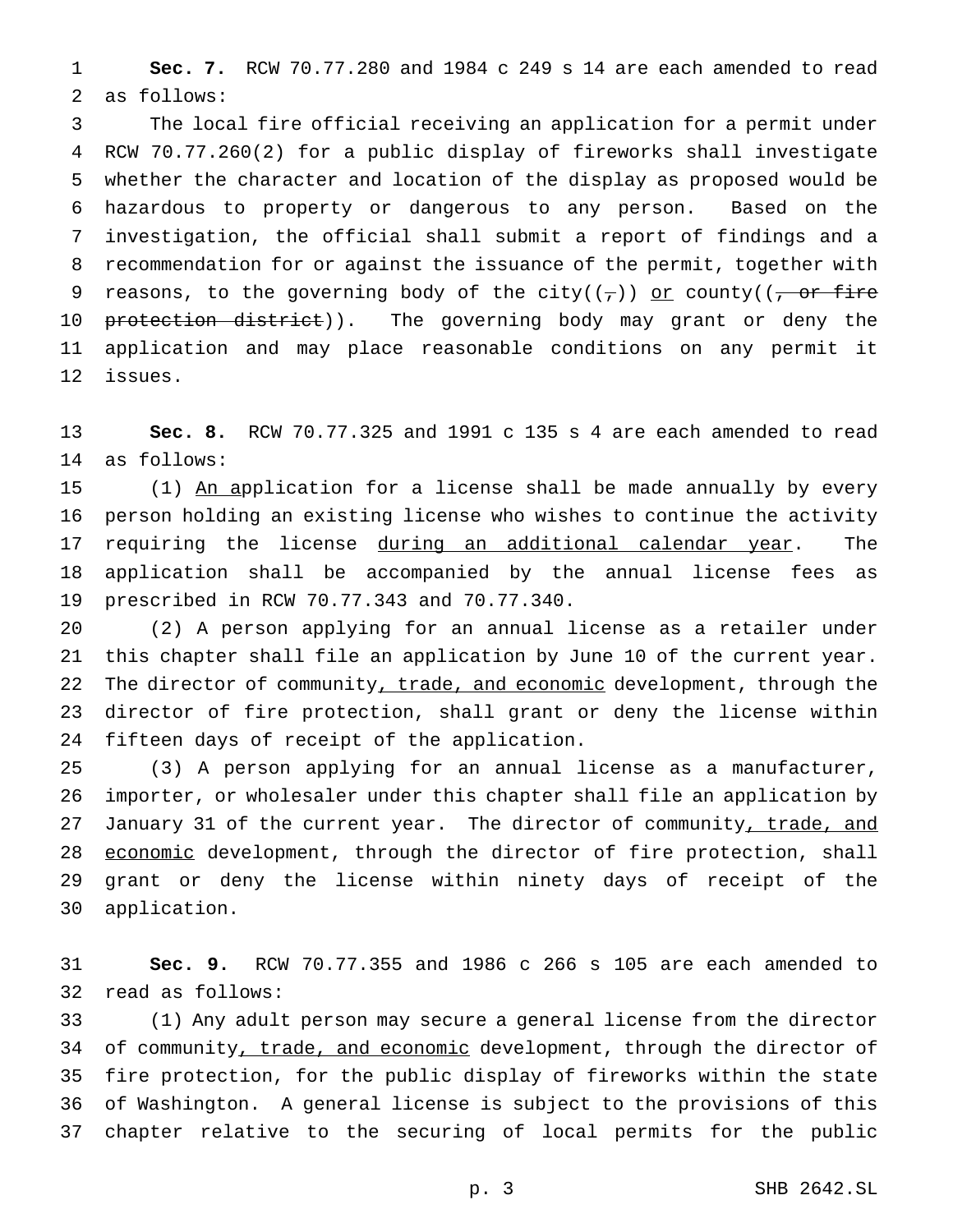1 display of fireworks in any city( $(\tau)$ ) or county( $(\tau)$  or fire protection 2 district)), except that in lieu of filing the bond or certificate of public liability insurance with the appropriate local official under RCW 70.77.260 as required in RCW 70.77.285, the same bond or certificate shall be filed with the director of community, trade, and economic development, through the director of fire protection. The bond or certificate of insurance for a general license in addition shall provide that: (a) The insurer will not cancel the insured's coverage without fifteen days prior written notice to the director of 10 community, trade, and economic development, through the director of fire protection; (b) the duly licensed pyrotechnic operator required by law to supervise and discharge the public display, acting either as an employee of the insured or as an independent contractor and the state of Washington, its officers, agents, employees, and servants are included as additional insureds, but only insofar as any operations under contract are concerned; and (c) the state is not responsible for any premium or assessments on the policy.

18 (2) The director of community<u>, trade, and economic</u> development, through the director of fire protection, may issue such general licenses. The holder of a general license shall file a certificate 21 from the director of community, trade, and economic development, through the director of fire protection, evidencing the license with any application for a local permit for the public display of fireworks under RCW 70.77.260.

 **Sec. 10.** RCW 70.77.370 and 1989 c 175 s 129 are each amended to read as follows:

27 Any applicant who has been denied a license for reasons other than making application after the date set forth in RCW 70.77.325 is entitled to a hearing in accordance with the provisions of chapter 34.05 RCW, the Administrative Procedure Act.

 **Sec. 11.** RCW 70.77.435 and 1986 c 266 s 111 are each amended to read as follows:

 Any fireworks which are illegally sold, offered for sale, used, discharged, possessed or transported in violation of the provisions of 35 this chapter or the rules or regulations of the director of community<sub>1</sub> 36 trade, and economic development, through the director of fire 37 protection, shall be subject to seizure by the director of community,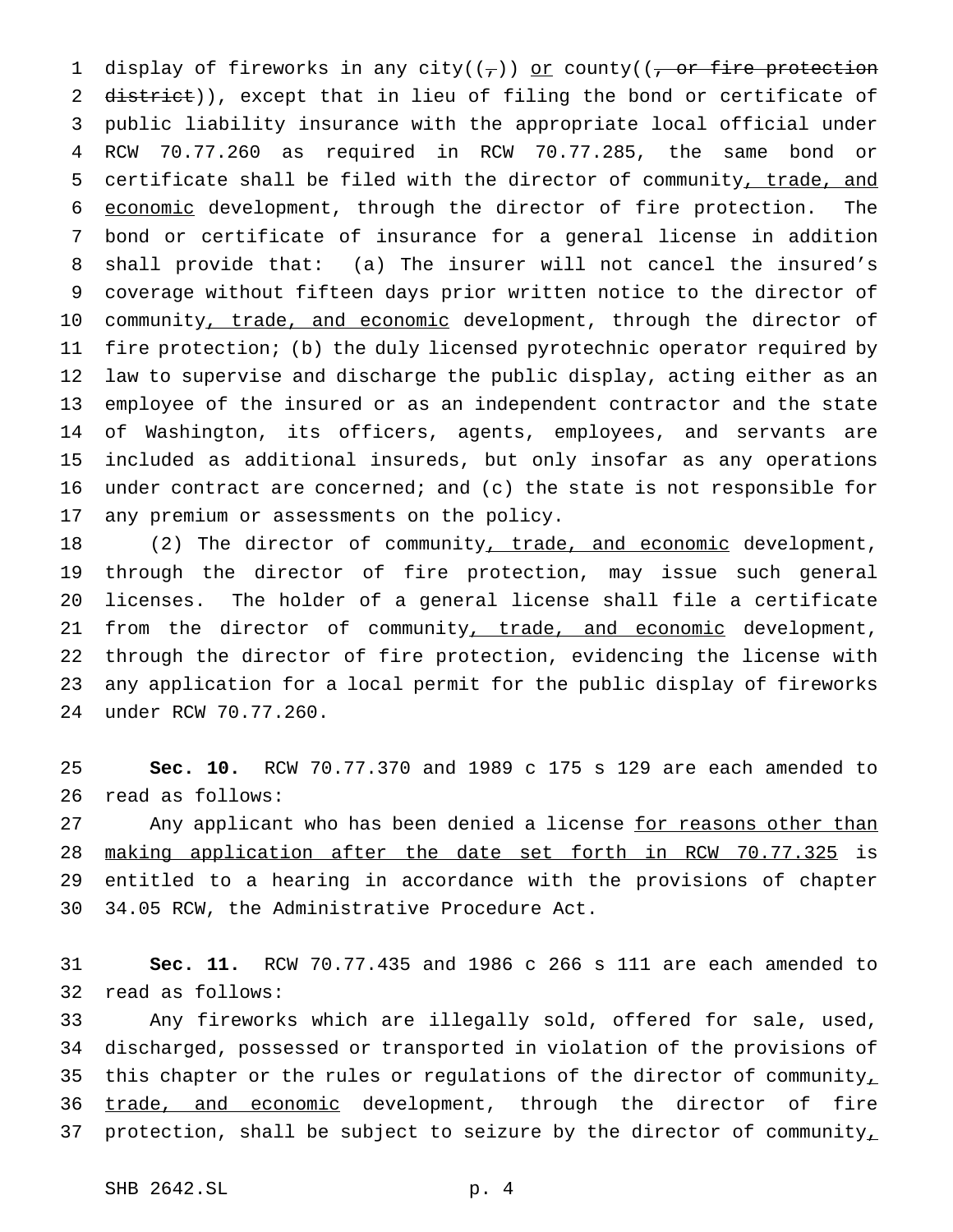1 trade, and economic development, through the director of fire 2 protection, or his or her deputy, or by state agencies or local 3 governments having general law enforcement authority. Any fireworks 4 seized under this section may be disposed of by the director of 5 community, trade, and economic development, through the director of 6 fire protection, or the agency conducting the seizure, by summary 7 destruction at any time subsequent to thirty days from such seizure or 8 ten days from the final termination of proceedings under the provisions 9 of RCW 70.77.440, whichever is later.

10 **Sec. 12.** RCW 70.77.440 and 1986 c 266 s 112 are each amended to 11 read as follows:

12 (1) Any person whose fireworks are seized under the provisions of 13 RCW 70.77.435 may within ten days after such seizure petition ((the 14 director of community development, through the director of fire 15 protection,)) the agency conducting the seizure to return the fireworks 16 seized upon the ground that such fireworks were illegally or 17 erroneously seized. Any petition filed hereunder shall be considered 18 by the ((director of community development, through the director of 19 fire protection,)) authority conducting the seizure within fifteen days 20 after filing and an oral hearing granted the petitioner, if requested. 21 Hearings shall be conducted in accordance with state law or chapter 22 34.05 RCW. Notice of the decision of the ((director of community 23 development, through the director of fire protection,)) authority 24 conducting the hearing shall be served upon the petitioner. The 25 ((director of community development, through the director of fire 26  $prelection<sub>r</sub>)$ ) authority conducting the hearing may order the fireworks 27 seized under this chapter disposed of or returned to the petitioner if 28 illegally or erroneously seized. The determination of the ((director 29 of community development, through the director of fire protection,)) 30 authority conducting the hearing is final unless within sixty days an 31 action is commenced in a court of competent jurisdiction in the state 32 of Washington for the recovery of the fireworks seized ((by the 33 director of community development, through the director of fire 34 protection)) under this chapter.

35 (2) If the fireworks are not returned to the petitioner or 36 destroyed pursuant to RCW 70.77.435, the director of community, trade, 37 and economic development, through the director of fire protection, or 38 the agency conducting the seizure may sell confiscated common fireworks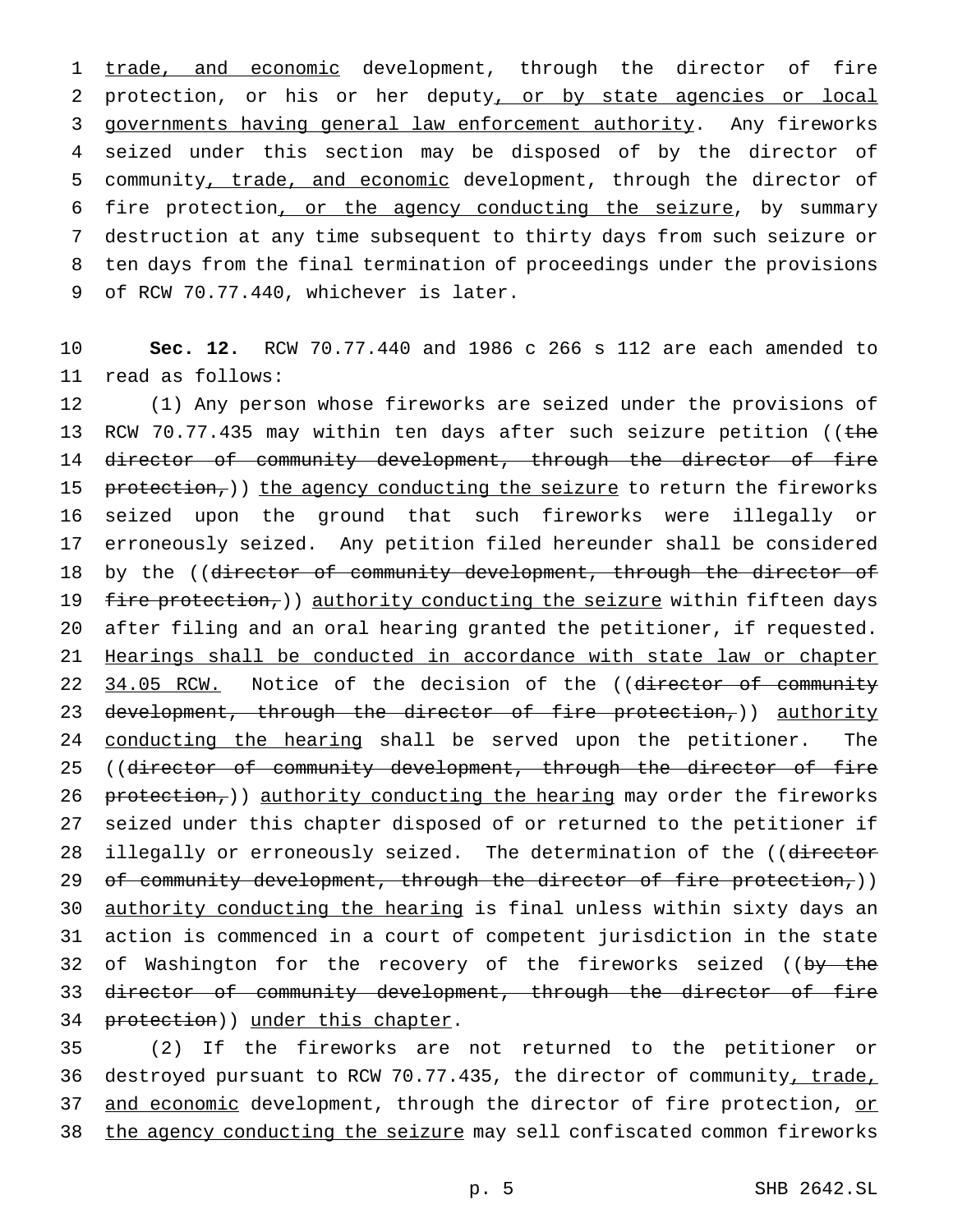1 ((and)), special fireworks, and chemicals used to make fireworks, that 2 are legal for use and possession under this chapter, to wholesalers 3 ((<del>licensed</del>)) or manufacturers, authorized to possess and use such 4 fireworks or chemicals under a license issued by the director of 5 community, trade, and economic development, through the director of 6 fire protection. Sale shall be by public auction after publishing a 7 notice of the date, place, and time of the auction in a newspaper of 8 general circulation in the county in which the auction is to be held, 9 at least three days before the date of the auction. The proceeds of 10 the sale of the seized fireworks under this section shall be deposited 11 in the general fund. Fireworks that are not legal for use and 12 possession in this state shall be destroyed by the director of 13 community, trade, and economic development, through the director of 14 fire protection, or by the agency conducting the seizure.

15 **Sec. 13.** RCW 70.77.450 and 1986 c 266 s 113 are each amended to 16 read as follows:

17 The director of community, trade, and economic development, through 18 the director of fire protection, may make an examination of the books 19 and records of any licensee, or other person relative to fireworks, and 20 may visit and inspect the premises of any licensee he may deem at any 21 time necessary for the purpose of enforcing the provisions of this 22 chapter. The licensee, owner, lessee, manager, or operator of any such 23 building or premises shall permit the director of community, trade, and 24 economic development, through the director of fire protection, his or 25 her deputies( $(\frac{1}{2} + \frac{1}{2})$  or salaried assistants ((and the chief of 26 any city or county fire department or fire protection district)), the 27 local fire official, and their authorized representatives to enter and 28 inspect the premises at the time and for the purpose stated in this 29 section.

30 **Sec. 14.** RCW 70.77.535 and 1984 c 249 s 35 are each amended to 31 read as follows:

32 This chapter does not prohibit the assembling, compounding, use, 33 and display of special effects ((of whatever nature)) by any person 34 engaged in the production of motion pictures, radio or television 35 productions, ((theatricals, or operas)) or live entertainment when such 36 use and display is ((a necessary)) an integral part of the production 37 and such person possesses a valid permit from the local fire official.